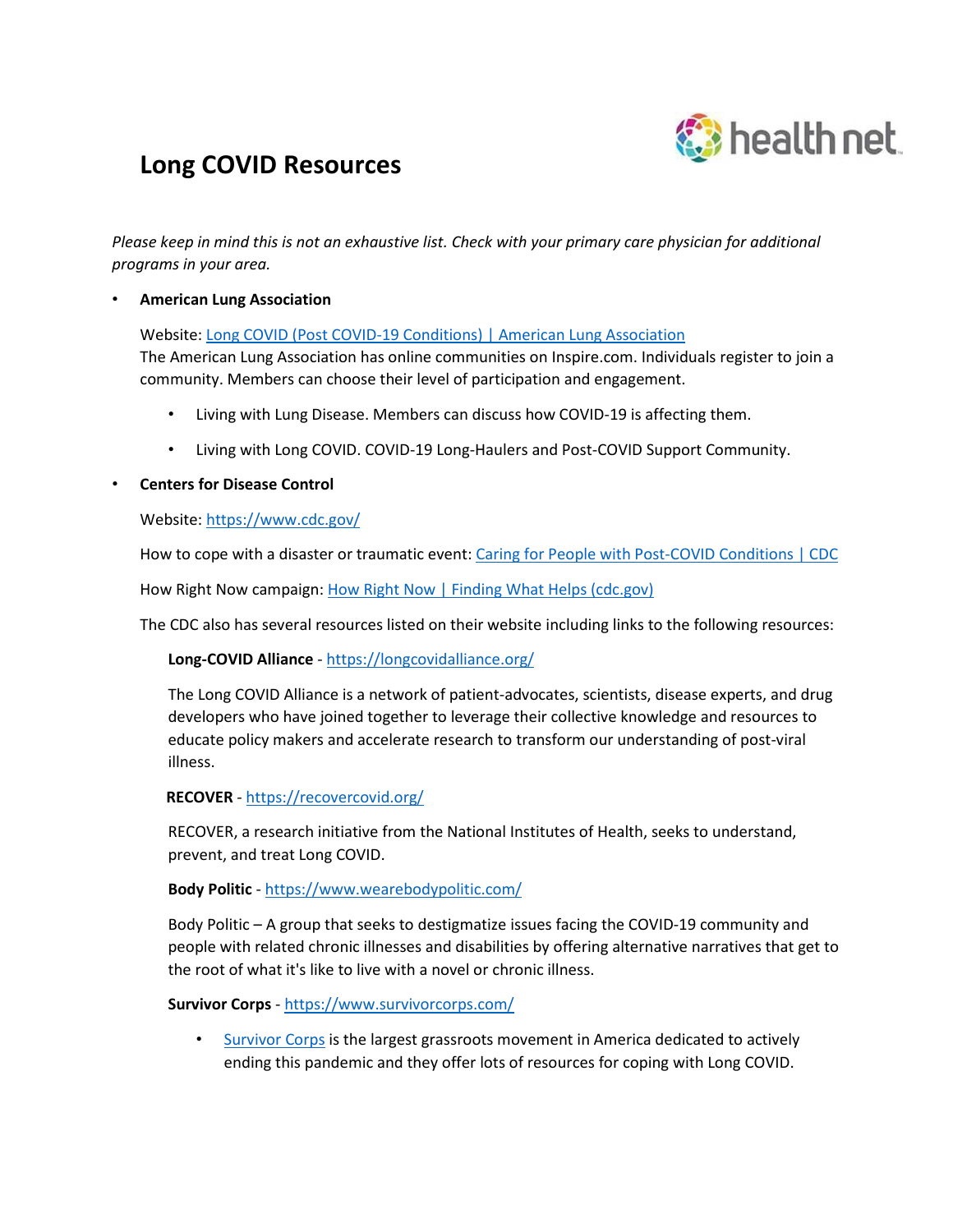Finding the resources and supports you need can be overwhelming, but the Administration for Community Living's programs, and the disability and aging networks that provide them, may be able to help. These networks and programs offer a wide range of services and supports to help people with disabilities—including disabilities caused by long COVID—and older adults live independently, go to school, and work, and fully participate in all of life's activities.

The information listed below can be found at [https://acl.gov/sites/default/files/COVID19/ACL\\_LongCOVID.pdf](https://acl.gov/sites/default/files/COVID19/ACL_LongCOVID.pdf)

# **Disability Information and Access Line (DIAL) 888-677-1199**

### Website: <https://acl.gov/DIAL>

Disability Information and Access Line (DIAL) can provide information about services you may be eligible for and connect you to them. DIAL also can help you get vaccinated if long COVID is making it difficult for you to find vaccine sites, make or keep appointments, or find the information you need to make decisions.

To use DIAL, call 888-677-1199 Monday-Friday from 9 a.m. to 8 p.m. (Eastern) or email DIAL@n4a.org. Older adults also can call the Eldercare Locator at 800-677-1116 or visit eldercare.acl.gov to chat live or browse resources.

### **Community-based organizations**

# **Centers for Independent Living (CILs).**

For people with long COVID: Your local CIL may be able to coordinate services; arrange accessible transportation; locate and/or provide mobility equipment, and personal care attendant services; assist with arranging reasonable accommodations; and address accessibility barriers in housing, medical care, employment, and other areas; and more.

# **Aging and Disability Resource Centers (ADRCs)**

Aging and Disability Resource Centers (ADRCs). For people with long COVID: ADRCs can help you navigate your state's systems of services, including determining eligibility and connecting you to the organizations, critical resources, and services that can help meet your needs.

#### **Area Agencies on Aging (AAAs)**

Area Agencies on Aging (AAAs). For people with long COVID: AAAs may help identify and provide personal care and homemaking services you now need as a result of long COVID; facilitate transportation to and from medical appointments; and provide meals. AAAs can also identify and reach out to underserved older adults, including people who are homebound, live in rural areas, or have limited English proficiency, to connect them with services they may need if they have long COVID.